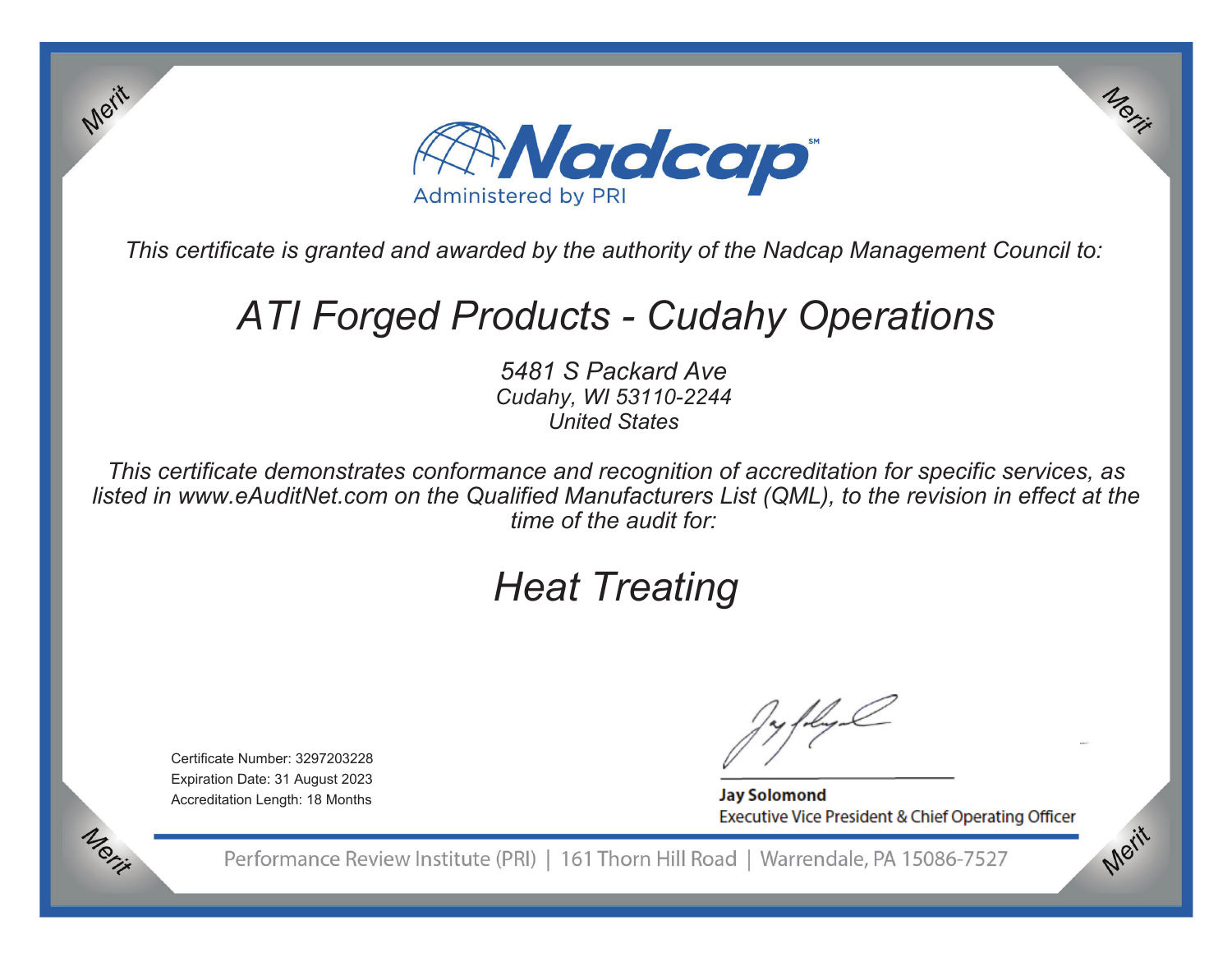

## **SCOPE OF ACCREDITATION**

### **Heat Treating**

#### **ATI Forged Products - Cudahy Operations** 5481 S Packard Ave Cudahy, WI 53110-2244

This certificate expiration is updated based on periodic audits. The current expiration date and scope of accreditation are listed at: www.eAuditNet.com - Online QML (Qualified Manufacturer Listing).

In recognition of the successful completion of the PRI evaluation process, accreditation is granted to this facility to perform the following:

## **AC7000 - AUDIT CRITERIA FOR NADCAP ACCREDITATION**

## **AC7102 Rev K - Nadcap Audit Criteria for Heat Treating Baseline (AC7102/S and AC7102/8 must also be selected) (to be used on audits on or after 15-Aug-2021)**

Aluminum Alloys – Customer Specs Aluminum Alloys – Industry Specs – Check any applicable boxes Industry Spec – Other – Aluminum Alloys from –2 Nickel and Cobalt Alloys – Industry Specs – Check any applicable boxes Industry Spec – Other – Nickel and Cobalt Alloys Nickel and Cobalt Alloys– Customer Specs Stainless Steels, Austenitic – Customer Specs Stainless Steels, Austenitic – Industry Specs – Check any applicable boxes Industry Spec – Other – Stainless Steels, Austenitic Stainless Steels, Martensitic – Customer Specs Stainless Steels, Martensitic – Industry Specs – Check any applicable boxes Industry Spec – Other – Stainless Steels, Martensitic Stainless Steels, Precipitation Hardening – Customer Specs Stainless Steels, Precipitation Hardening – Industry Specs – Check any applicable boxes Industry Spec – Other – Stainless Steels, Precipitation Hardening Steels – Customer Specs Steels – Industry Specs – Check any applicable boxes Industry Spec – Other – Steels Titanium Alloys – Customer Specs Titanium Alloys – Industry Specs – Check any applicable boxes Industry Spec – Other – Titanium Alloys

## **AC7102S Rev J - Nadcap Supplemental Audit Criteria for Heat Treating (to be used on audits on'after 31 May 2020)**

U11 The Boeing Company t-frm-0004 29-May-20